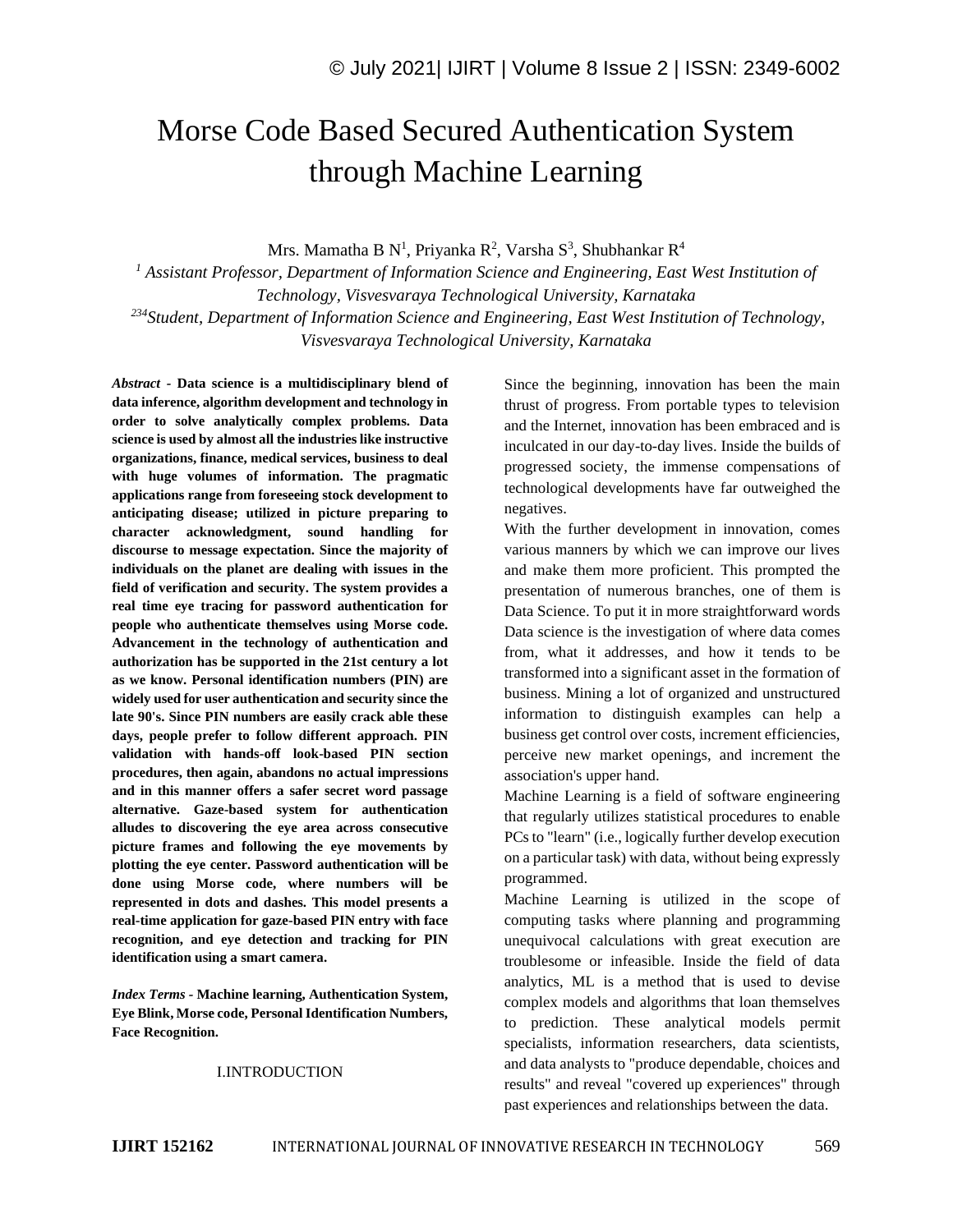# II. EXISTING SYSTEM

Headway in the innovation of verification and approval has been upheld in the 21st century. Individual ID numbers (PINs) are generally utilized for client verification and security since the last part of the '90s. The current framework incorporates entering the secret key or the PIN through a QWERTY console or a numeric console which leads actual path when entered. The current look-based framework is carried out with the numeric PIN by utilizing the following of eye development recognition.

#### *Disadvantages of Existing System*

- The existing system projects lack of security considering that the shoulder surfing method for hacking can be easily implemented.
- Entry of the PIN numbers can be easily traced as it leaves physical footprints behind.
- Most of the system have only one layer of authentication.
- The existing gaze-based system is inconvenient as it is done by eye tracking and it maps the numbers directly on the screen.

#### III. PROPOSED SYSTEM

The model consists of a user interface and a back-end database. GUI is created such that the user can interact with the system. Tkinter or OpenCV is used to create the GUI. In the front-end, firstly, the user needs to register by giving in an ID and a name. Once this is completed, the process of Face Recognition takes place and this information is stored in the database associating it to your respective profile. Later, the user needs to register by providing a user id of choice, a password (PIN), and a keyword. After registration, the user can log in by using the credentials i.e. user id and password. With the help of a web camera, the PIN is taken as input in the form of Morse code. The project is achieved using Morse code encoded through eye blinks. Here, we discuss Morse code detection from eye blinks and decoding using OpenCV. In the backend, the entered PIN is checked with the stored PIN which was entered into the database by the user while registering. If the entered PIN is incorrect, the system exits the screen. If the entered PIN is correct, it displays successful authentication. If the user has

forgotten his password, then he can use the keyword to authenticate and update the existing password with a new one.



Figure 1: Proposed System

#### IV. ARCHITECTURE

System architecture is the conceptual model that defines the structure, behavior, and views of a system. A system architecture can consist of system components that will work together to implement the overall system.

The figure 2, represents the architecture or the basic design that is required for the implementation of the model. The model comprises a UI and a back-end database. GUI is made to such an extent that the user can communicate with the framework.

In the frontend firstly, there is a page for registration and login which is authenticated by Face Recognition. Following that there is a registration page where the user needs to enlist themself by giving a username of decision, a password (PIN), and a nickname. After enrollment, there is a login page. Later, with the assistance of a web camera, the PIN is taken as a contribution to the type of Morse code.

There is a backend, where the entered PIN is checked with the put-away PIN which was gone into the data set by the client while enrolling. On the off chance that the entered PIN isn't right, it leaves the screen. If the entered PIN is right, it shows fruitful verification. In the event that the client has failed to remember his secret word, he can utilize the catchphrase to verify and refresh the current secret phrase with another one.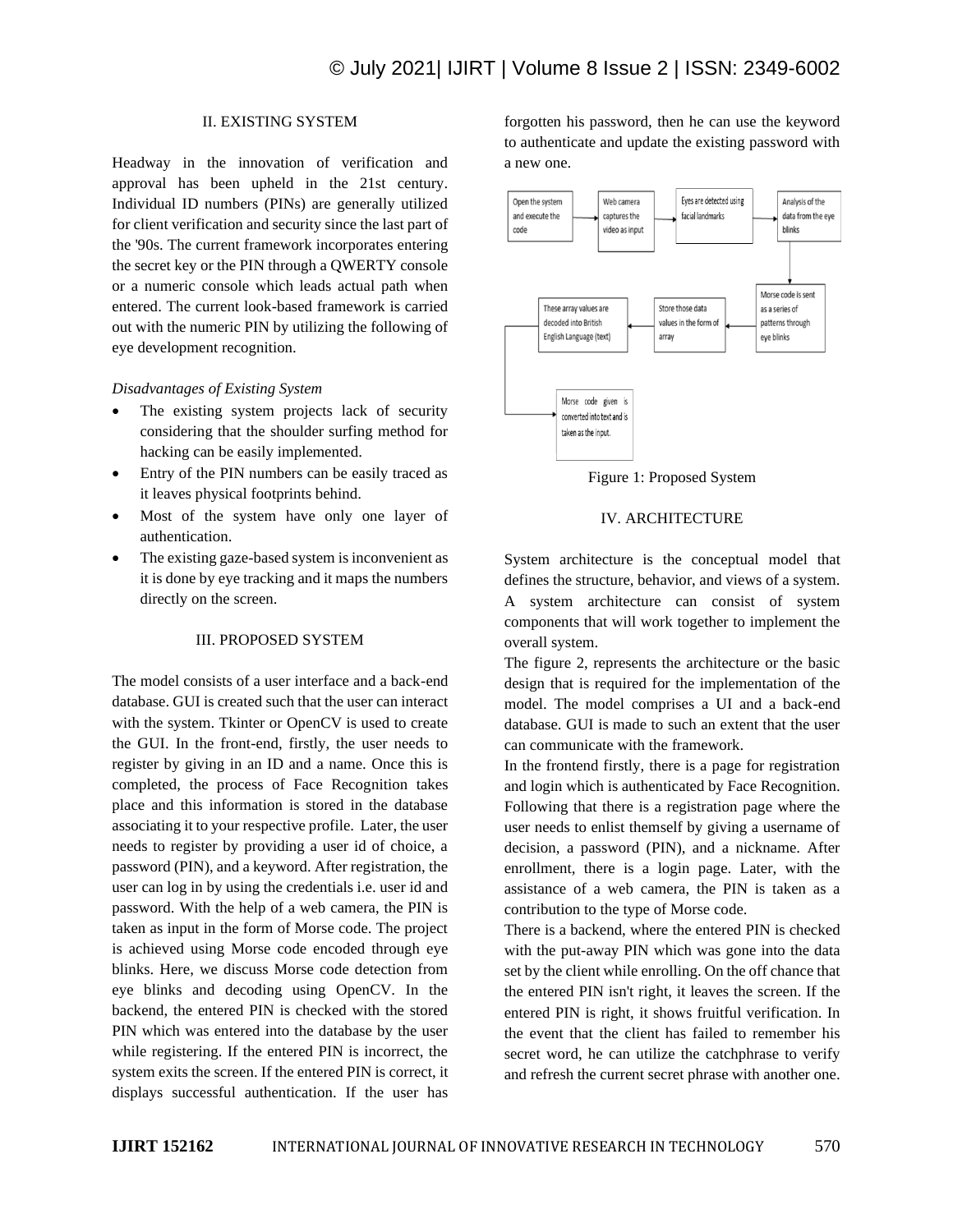

Figure 2: System Architecture

#### V. METHODOLOGY

#### *A. Registration*

This module consists the first page that the user sees to enter his credentials. The entered credentials (Username, Password and keyword) will be stored in a separate text file. This module is represented by using front end implementation of the project.

#### *B. Face Recognition*

Once the user has registered, they can register their face in order to activate the authentication system using face recognition. This will be stored in the form of images in the back end and will be used to securely authenticate the system each time when a user wishes to log in. If this fails, a message displaying "Login Unsuccessful" is displayed and an email will be sent to the client's email address as well as the mobile number that consists of the image of the hacker who tried to get access to their system. Also an alarm is set on when the login is unsuccessful to alert the owners of this suspicious activity.

#### *C. Login*

In this module, the user or the admin enters his or her credential as per the details given in the register module. If the login is a success, the user can authenticate the password through gaze-based authentication. The conversion of eye blinks to Morse code is represented by using back-end implementation of the project.

#### *D. Forgot Password*

In this module, if the user forgets his password, he can create a new password by entering the keyword presented in register module. This new password is also set using the morse code via mouse clicks. A single left click represents a dot. A double left click represents a dash. A single right click is to input next character and a double right click is to input next number.

# VI. ALGORITHMS

*a) Haar Cascade* - Haar Cascade is a machine learning object detection algorithm used to identify objects in an image or video. It is a machine learning based methodology where a cascade function is prepared from a ton of positive and negative pictures. It is then used to recognize objects in different pictures. It is well known for being able to identify almost any object. First step is to collect the Haar Features. A Haar feature considers adjacent rectangle regions at a particular point in a detection window, and it sums up the pixel intensities in each of those regions and it calculates the difference between these sums.



Figure 3: Haar Cascade Algorithm

*b) Facial Landmark algorithm* - Face Detection Technology is utilized in applications to recognize faces from advanced pictures and recordings. Likewise, simply identifying the face will be of no use. We need more data about the face, for example regardless of whether an individual grin, chuckles, or if dimples are seen while grinning, and so forth. To put it plainly, facial expressions also give us data. To get more data about the face, we take the assistance of Facial Landmarks.

*What are Facial Landmarks?*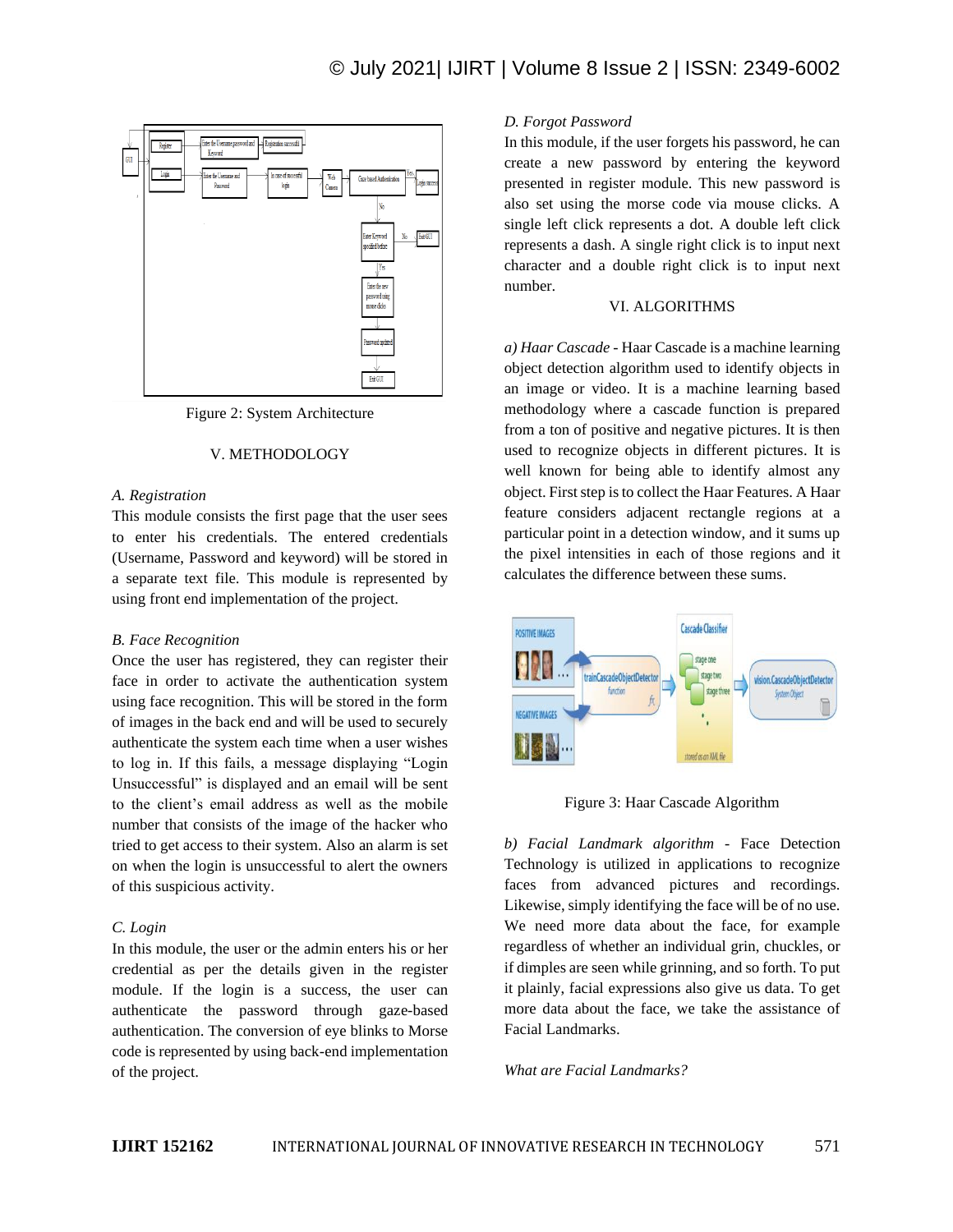Facial Landmarks are utilized for limiting and addressing notable areas or facial parts of the individual's face, for example,

- Eyebrows
- **Eyes**
- Jaws
- Nose
- Mouth and so forth.

Facial Landmark is a strategy that can be applied to applications like face arrangement, head poses estimation, face swapping, blink detection, face alignment, drowsiness detection, etc. In this setting of facial landmarks, our crucial point is to identify facial constructions on the individual's face utilizing a technique called shape detection. Facial landmarks Location has 2 steps:

- To detect the key facial structures on the person's face.
- To localize the face in the image.

The facial landmarks identifier which is pre-prepared inside the dlib library of python for identifying landmarks is utilized to appraise the area of 68 points or (x, y) coordinates which guide the facial designs. These indexes of 68 coordinates or points can be effortlessly imagined on the picture underneath:



Figure 4: Facial Landmark Algorithm The Locations of the Eye Parts are as follows:

- The left eye is accessed with points [43,47].
- The right eye is accessed using points [37, 41].



Figure 5: Location of Eye points

# VII. ADVANTAGES

- Less reliability on the physical devices like mouse or keyboard.
- Highly efficient.
- System can be extended to eye recognition-based system where with eye movements control of system can be done. This will be efficient for handicapped people.
- Less strain on fingers.

# VIII. RESULTS

The project basically provides two factor authentication. Two factor authentication is basically providing two layers of security to protect an account or system. Here, the user is making use of gaze-based authentication and mouse click in order to convert numbers or alphabets into source code thereby increasing the security. This model presents a realtime application for gaze-based PIN entry, and eye detection and tracking for PIN identification using a smart camera.



Figure 6: Main Page



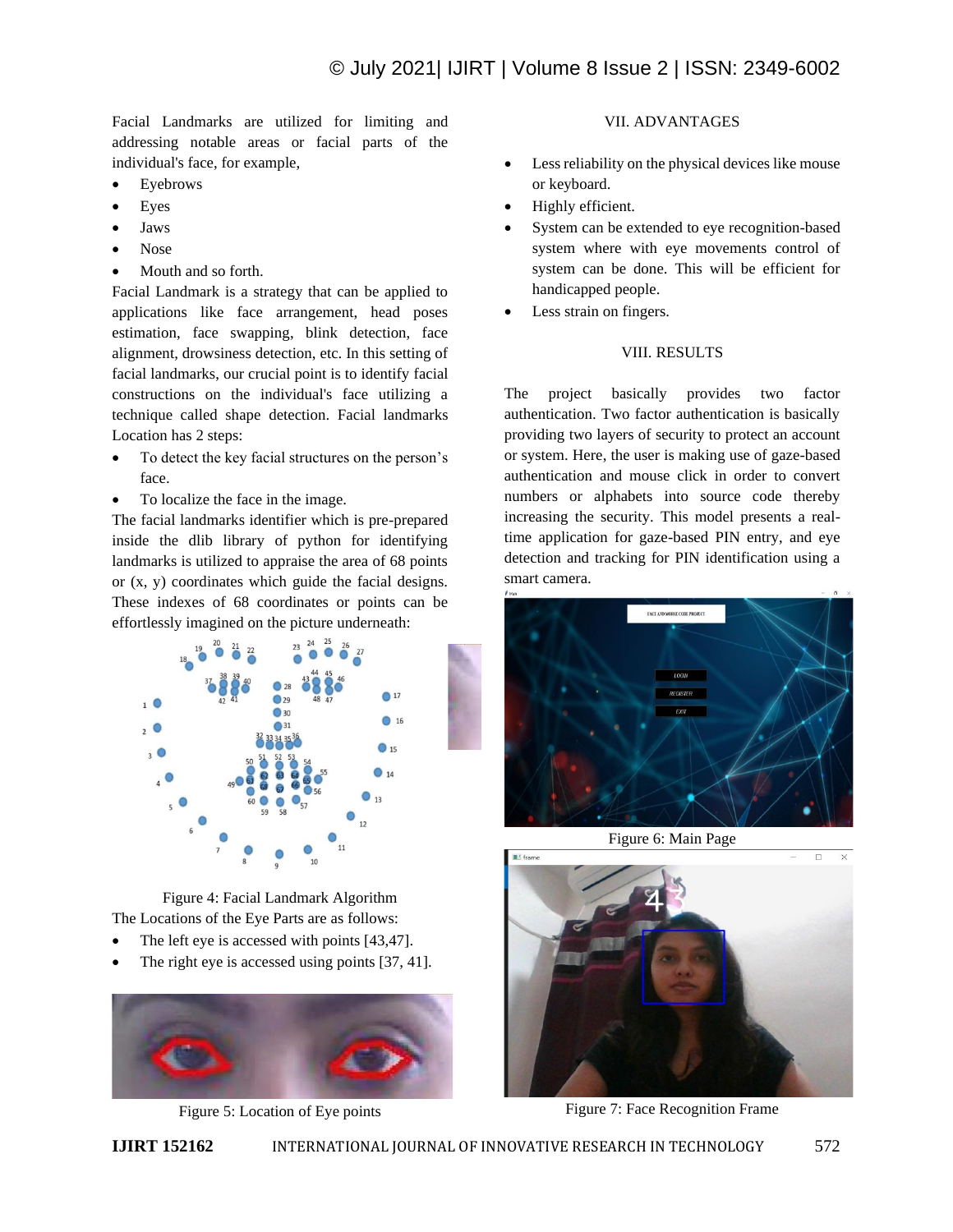# © July 2021| IJIRT | Volume 8 Issue 2 | ISSN: 2349-6002

| <b>Select Your Choice</b> |  |
|---------------------------|--|
| Login                     |  |
| Register                  |  |
|                           |  |

Figure 8: Account Login Page

| Register |                             | п |  |
|----------|-----------------------------|---|--|
|          | Please enter details below  |   |  |
|          | Username*                   |   |  |
|          | Password *                  |   |  |
|          | Nickname or pet name*       |   |  |
|          |                             |   |  |
|          | Register                    |   |  |
|          |                             |   |  |
|          | Register                    |   |  |
|          | <b>Registration Success</b> |   |  |

## Figure 9: Registration Page



Figure 10: Login Page







Figure 12: Character input accepted frame

| 0.7913669067793201                                                                       |  |
|------------------------------------------------------------------------------------------|--|
| 0.7819767441860466                                                                       |  |
| 0.8210526315789474                                                                       |  |
| 0.7593900166715701                                                                       |  |
| 0.7904002352162887                                                                       |  |
| 0.8296276844070962                                                                       |  |
| 1.2352777623310904                                                                       |  |
| 2.4681962901439647                                                                       |  |
| 2.5850426805962545                                                                       |  |
| 2.661578947368421                                                                        |  |
| 2.11679469273743                                                                         |  |
| 2.0123106727721027                                                                       |  |
| 2.4637955182072826                                                                       |  |
| 3.4103725046305824                                                                       |  |
| 2.064860681114551                                                                        |  |
|                                                                                          |  |
| Selection of Single no is completd                                                       |  |
| <class 'str'=""></class>                                                                 |  |
| Selected no $\left[\cdot, \cdot, \cdot, \cdot, \cdot, \cdot, \cdot, \cdot, \cdot\right]$ |  |
| not . matched                                                                            |  |
| Not MAtched char (5, 5, 5, 5)                                                            |  |
| paswword [5, 5, 5, 5]                                                                    |  |
| Got the password and i [5, 5, 5, 5]                                                      |  |
| 10.0.01                                                                                  |  |
| >>>                                                                                      |  |
| password Not Recognised                                                                  |  |
| Enter the Security Answer                                                                |  |
| Pet name or nick name                                                                    |  |
|                                                                                          |  |
|                                                                                          |  |

Figure 13: Security Question Page

| Instructions:<br>: Left Click<br>$Dot \{.\}$<br>Dash $(-)$<br>: Double Left Click<br>Next Letter : Right Click<br>Double Right Click<br>Next Word<br>$\mathcal{L}$ |
|--------------------------------------------------------------------------------------------------------------------------------------------------------------------|
| range today, some exces some entry                                                                                                                                 |
| Conv., Test: 0055<br><b>Contract Contract</b>                                                                                                                      |

Figure 14: Password reset page using Mouse Clicks



Figure 15: Warning email